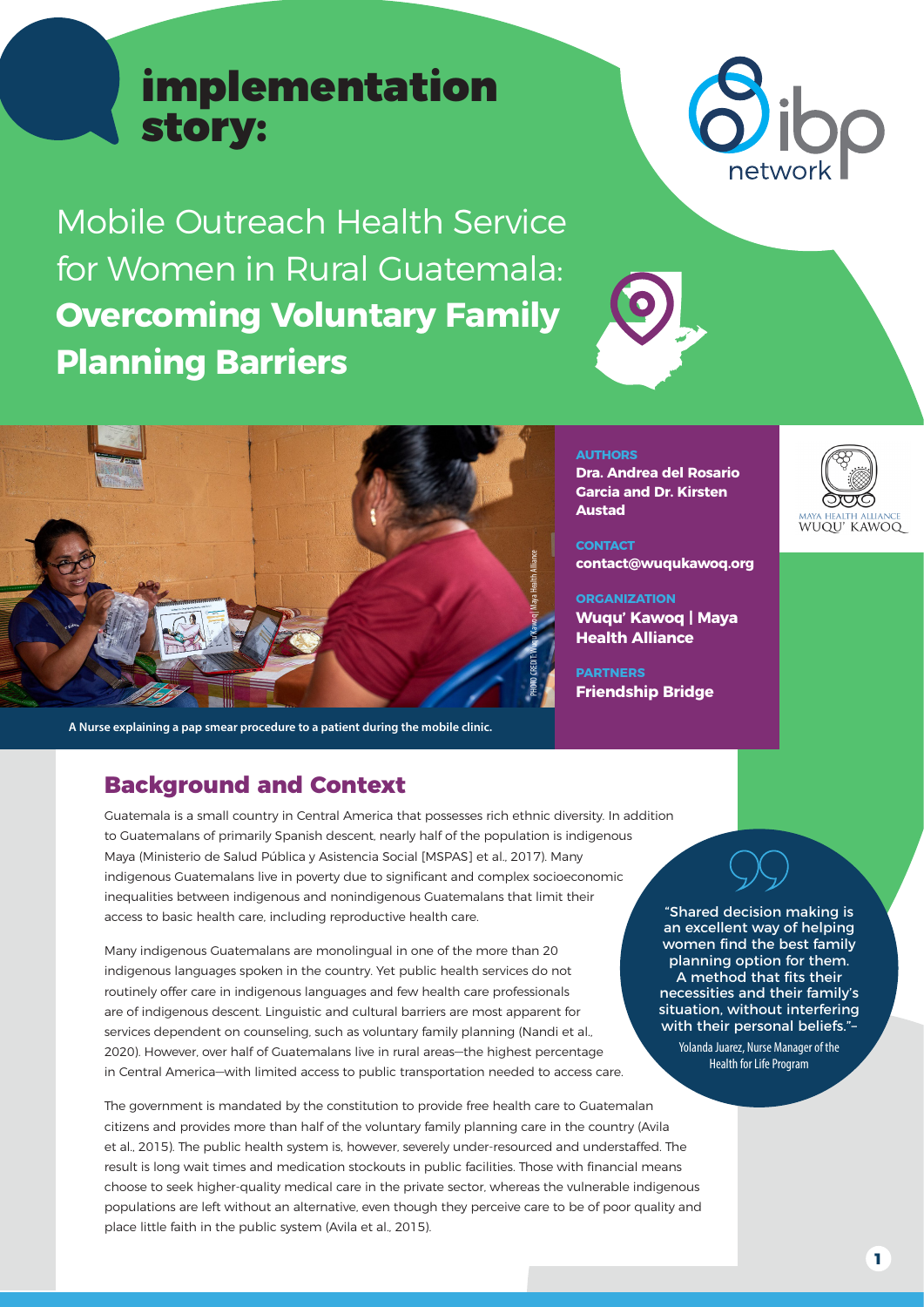

The end result is a strong distrust arising from these linguistic, cultural, geographic, and quality barriers. Given these barriers, many Maya women often present for emergency care only and not preventive care such as voluntary family planning. Indeed the use of family planning among indigenous women is low (50 percent) compared to nonindigenous women (70 percent) (MSPAS et al., 2017).

### **THE HIGH IMPACT PRACTICE**

Wuqu´Kawoq|Maya Health Alliance is a nongovernmental organization that works with some of Guatemala's most vulnerable communities to provide health care and education in Mayan languages. The program used the [Mobile Outreach Services](https://www.fphighimpactpractices.org/briefs/mobile-outreach-services/) high impact practice to break down barriers to voluntary family planning access (High-Impact Practices in Family Planning, 2014). Specifically, the women's health program designed a novel mobile outreach service in partnership with Friendship Bridge, a nonprofit microfinance organization dedicated to bringing economic opportunity to rural Guatemalan women. Our team of highly trained nurses offer a package of preventive health services in their clients' homes, including voluntary contraception counseling and immediate provision of an array of contraceptive methods. Since its inception in 2015 the program has served over 9,000 patients and has expanded to five of Guatemala's geographic departments including Sololá, Chimaltenango, Quiché, Quetzaltenango, and Mazatenango.

We have designed a novel mobile outreach service delivery program to help women overcome the geographic and cultural barriers that Guatemala's most vulnerable women face when accessing voluntary family planning and planning their reproductive futures by bringing care closer to them. For the past five years, our partnership with Friendship Bridge enables our program to reach their clients and provide this preventive health care exclusively to them. By doing so, Friendship Bridge provides connections to an existing network of rural underserved women, the population with the highest unmet need for contraception in Guatemala (Colom et al., 2018).

## **Implementation Story**

Nurses provide the majority of voluntary family planning care, which is not only more economically sustainable compared with the higher costs of paying medical doctors, but working with nurses also allows us to recruit indigenous Maya personnel. They offer in-home contraception counseling and immediate provision of a wide variety of contraceptive methods including the hormonal and copper intrauterine devices, the progesterone implant, injectables, the pill, and condoms. Nurses are paid a monthly salary, similar to the public health sector, and are fluent in the Mayan languages spoken by their clients. The knowledge of the language paired with a shared decision making approach to voluntary family planning counseling, reinforces women's autonomy in making their own reproductive health choices. Clients who have been part of Friendship Bridge for three or more years do not pay for contraceptives, but a small number of clients pay a nominal fee equivalent to US\$19 for one year of the contraceptive of their choice.

Jeany Tzoc, one of our field nurses who is Maya Quiche, recently mentioned how satisfying it is to have voluntary family planning counseling sessions with her patients: "The women express gratitude for the detailed information, they feel empowered with the information and this often leads to choosing a voluntary family planning method, which best suits them." Nurses are supported by a nurse program manager and physician. Our team of nurses—consisting of 17 field nurses and 3 supervisors—are in the field 60 percent of the time.

**Isabela, a field nurse from Sololá, waiting for a mini bus that will take her to her next home visit.** 

PHOTO CREDIT: Wuqu' Kawoq | Maya Health Alliance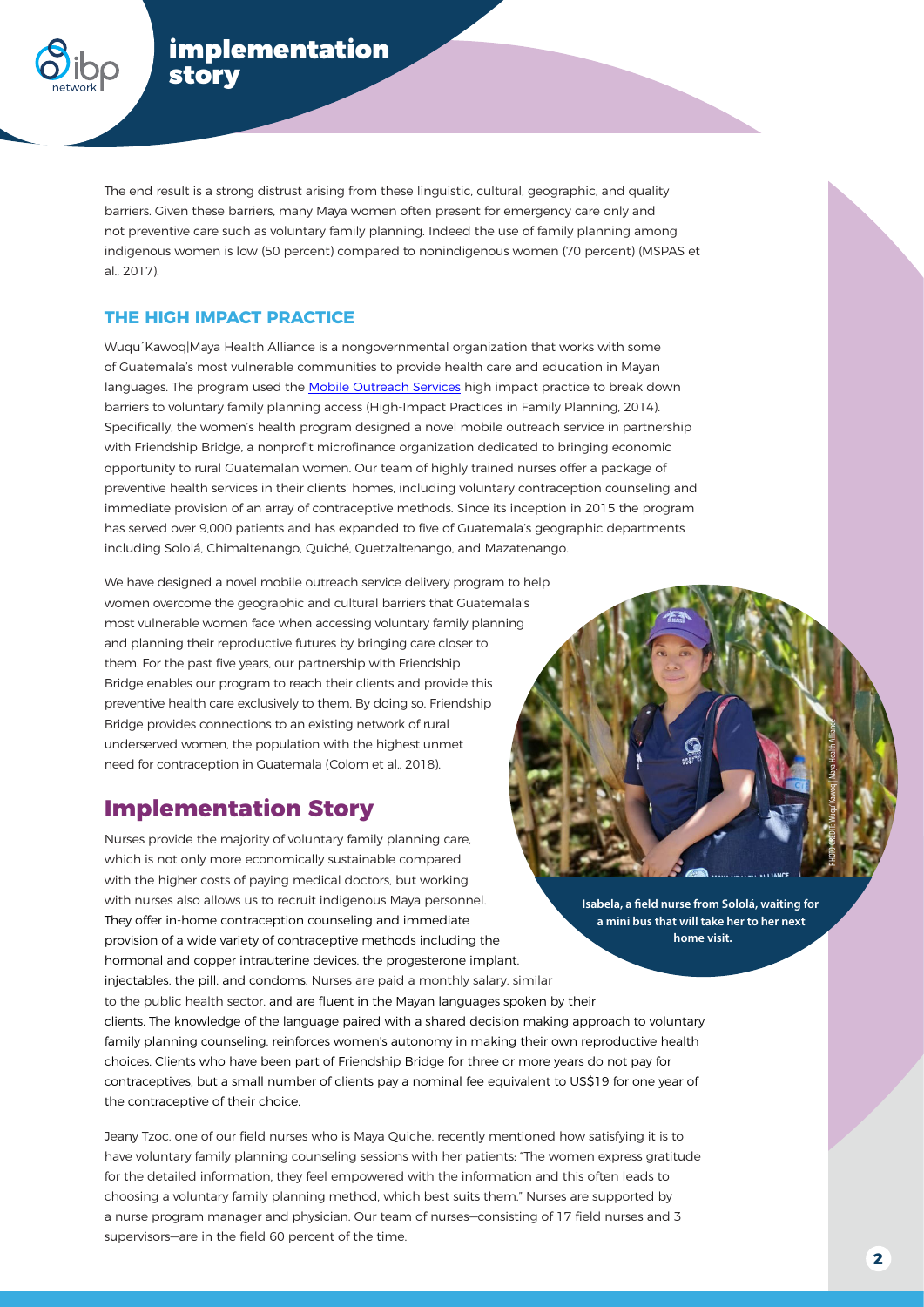

## implementation story

Rigorous nurse training has been vital to the program's success. Our training materials are based on [WHO's](https://www.who.int/reproductivehealth/publications/fp-global-handbook/en/) *[Family Planning: A Global Handbook for Providers](https://www.who.int/reproductivehealth/publications/fp-global-handbook/en/)* to ensure clear, evidence-based information is transmitted to patients (WHO, 2018). We have supplemented this with our own curriculum on shared decision making, a counseling approach that prioritizes women's autonomy (Nandi et al., 2020). Nurses receive extensive training in communication techniques to help each woman clarify her reproductive goals, elicit her unique preferences, and guide her to a "best fit" method. The training itself consists of a three-day classroom training that includes role-playing and values clarification exercises.

The impact of our mobile service delivery approach on patients is evident by comparing our programmatic data to national averages. Overall, use of contraception among patients of reproductive age in our program is 35 percent compared with 36 percent nationally. This is significant because the national percentage is based on the total use of contraception in both the private and public sectors. Additionally, our rate of long-acting reviserible contraception (LARC) use is significantly higher—50 percent last year compared with only 4 percent nationally—for rural regions (MSPAS et al., 2017). Qualitative interviews with our clients suggest that trust in the provider and assurance that LARCs will be removed if patients are unsatisfied are important reasons for this trend. Patients reveal that they value the one-on-one counseling provided by nurses and follow-up to ensure they are happy with their chosen method (Austad et al., 2018). Since follow-up plays an important role in building trust and ensuring continuation of the method, our protocols dictate a six-week follow-up call or visit, followed by a six-month follow-up, and a yearly visit thereafter. In most cases, a phone call will suffice, but in-person follow-up is preferred for LARCs in order to look for proper placement and signs of infection.

A recent home visit to one of our patients using a LARC proved how important it is for patients to trust their nurse and the information they provide. This particular woman, a 27-year-old mother of an 18-month-old baby, was having confusing symptoms and was convinced they were due to her contraceptive method. After a one-hour visit, the nurse answered her questions and she was no longer worried her contraceptive implant was making her ill. This experience had a satisfying outcome for both the nurse and her, making the relationship between the patient and caregiver stronger. Our nurses report satisfaction from gaining patient trust, which makes their work meaningful on a personal level. They also value the professional development that goes hand-in-hand with their independence in the field. In particular, they acknowledge the challenges of learning the shared decision-making approach to counseling, and after seeing the impact, they value the skill.

Providing care in rural areas comes with a number of challenges. For example, nurses must locate patients' homes without formal addresses in rural villages. To address this, the program supports nurses with technology that enables them to locate patients' homes and document their visits in a cellphone-based electronic medical record system. Additionally, a participant from the Friendship Bridge communal banks serves as a community liaison, showing nurses to each patient's home (Colom et al., 2018). These community liaisons also advise nurses on local informal transportation networks to reach each village. Nurses participate in monthly educational meetings implemented by Friendship Bridge facilitators, where they offer health services and plan home visits.

> Another challenge has been developing a system for field-based supervision as we expand our areas of intervention. This has been a challenge because it requires field visits and hands-on experiences in the company of more experienced health care providers. Despite these challenges, field-based supervision has been key to helping nurses develop communication skills and provide ongoing feedback on their technique for LARC placement and removal. Nurse supervisors who are more experienced within the program and who are themselves Maya women, serve as the supervisors, accompanying nurses to villages and providing real-time feedback without disrupting the nurse-client interaction.



"OUR PATIENTS ARE VERY THANKFUL FOR OUR PATIENCE DURING COUNSELING. THEY ADMIRE OUR WAY OF COUNSELING THROUGH THEIR DECISION AND LIKE VERY MUCH THAT WE SHARE ADVANTAGES AND DISADVANTAGES OF FAMILY PLANNING METHODS."

Jenny Bartholomin, Nurse Supervisor for Quiche and Chimaltenango



"SHARED DECISION MAKING HAS BEEN A TOOL TO BREAK DOWN MYTHS AND TABOOS AROUND FAMILY PLANNING FOR WOMEN. IT IS A GREAT WAY TO FORM A SPECIAL BOND WITH OUR PATIENTS."

Rebeca Gonzalez, Nurse Supervisor for Quetzaltenango and Sololá

**A field nurse from Quiche walking with a patient to her home for the mobile clinic.** 

PHOTO CREDIT: Wuqu' Kawoq | Maya Health Alliance